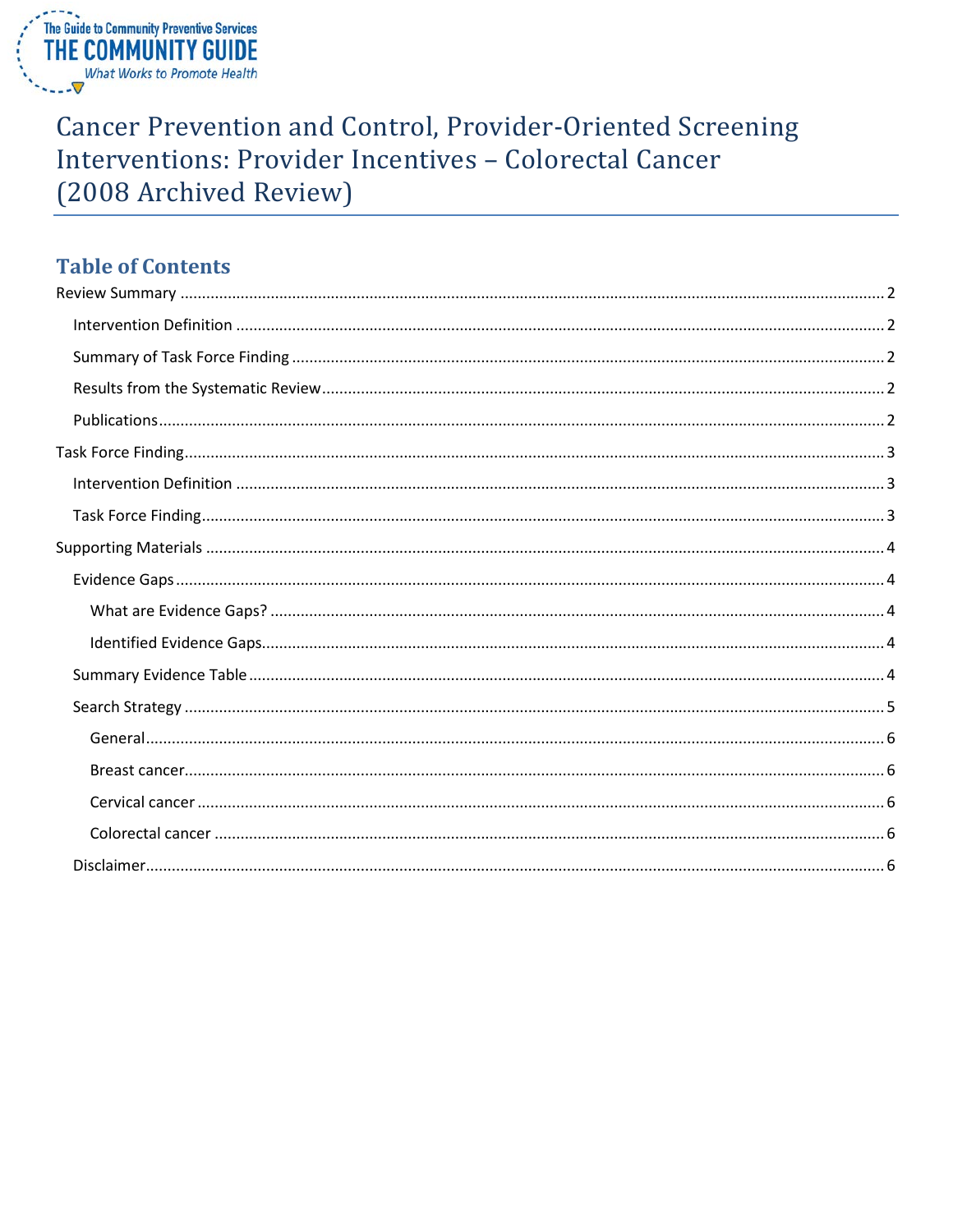

# **Review Summary**

### <span id="page-1-1"></span><span id="page-1-0"></span>**Intervention Definition**

Incentives are rewards that motivate providers to perform screening or refer clients to cancer screening services. The rewards are usually monetary, but may also include other incentives such as continuing medical education credits.

## <span id="page-1-2"></span>**Summary of Task Force Finding**

The Community Preventive Services Task Force finds insufficient evidence to determine the effectiveness of provider incentives in increasing screening rates for colorectal cancer (based on a small number of studies with inconsistent findings).

The Task Force has related findings for provider incentives specific to the following:

- Breast cancer (insufficient evidence)
- Cervical cancer (insufficient evidence)

# <span id="page-1-3"></span>**Results from the Systematic Review**

Three studies qualified for the review of provider incentives to increase breast, cervical, or colorectal cancers, and they showed inconsistent results.

- Completed cervical cancer screening (within 6 months of increasing practitioner compensation for performing Pap tests): an 8 percentage point increase (p\_0.05) (first study)
- Rates of recommending and/or ordering for mammography, Pap test, and FOBT: changes of -1.5, -0.8, and 2.2 percentage points, respectively (second study)
- Recommended or ordered mammography in the intervention group exceeded that of the comparison group by only 1 percentage point, while mammography completion declined by 2 percentage points (third study)

Interventions assessed in the included studies were diverse in their approach and duration.

Economic efficiency is not reviewed for interventions for which there is insufficient evidence to determine effectiveness.

This result was based on a systematic review of all available studies, conducted on behalf of the Task Force by a team of specialists in systematic review methods, and in research, practice and policy related to cancer prevention.

### <span id="page-1-4"></span>**Publications**

Sabatino SA, Habarta N, Baron RC. [Interventions to increase recommendation and delivery of screening for breast,](http://www.thecommunityguide.org/cancer/screening/client-oriented/Cancer2008_SystematicReviews.pdf)  [cervical, and colorectal cancers by healthcare providers: systematic reviews of provider assessment and feedback and](http://www.thecommunityguide.org/cancer/screening/client-oriented/Cancer2008_SystematicReviews.pdf)  [provider incentives](http://www.thecommunityguide.org/cancer/screening/client-oriented/Cancer2008_SystematicReviews.pdf) [www.thecommunityguide.org/cancer/screening/clientoriented/Cancer2008\_SystematicReviews.pdf]. *Am J Prev Med* 2008;35(1S):67-74.

Task Force on Community Preventive Services. Recommendations for client- [and provider-directed interventions to](http://www.thecommunityguide.org/cancer/screening/client-oriented/Cancer2008_TaskForceRecs.pdf)  [increase breast, cervical, and colorectal cancer screening](http://www.thecommunityguide.org/cancer/screening/client-oriented/Cancer2008_TaskForceRecs.pdf) [www.thecommunityguide.org/cancer/screening/clientoriented/Cancer2008\_TaskForceRecs.pdf]. *Am J Prev Med* 2008;35(1S):21-5.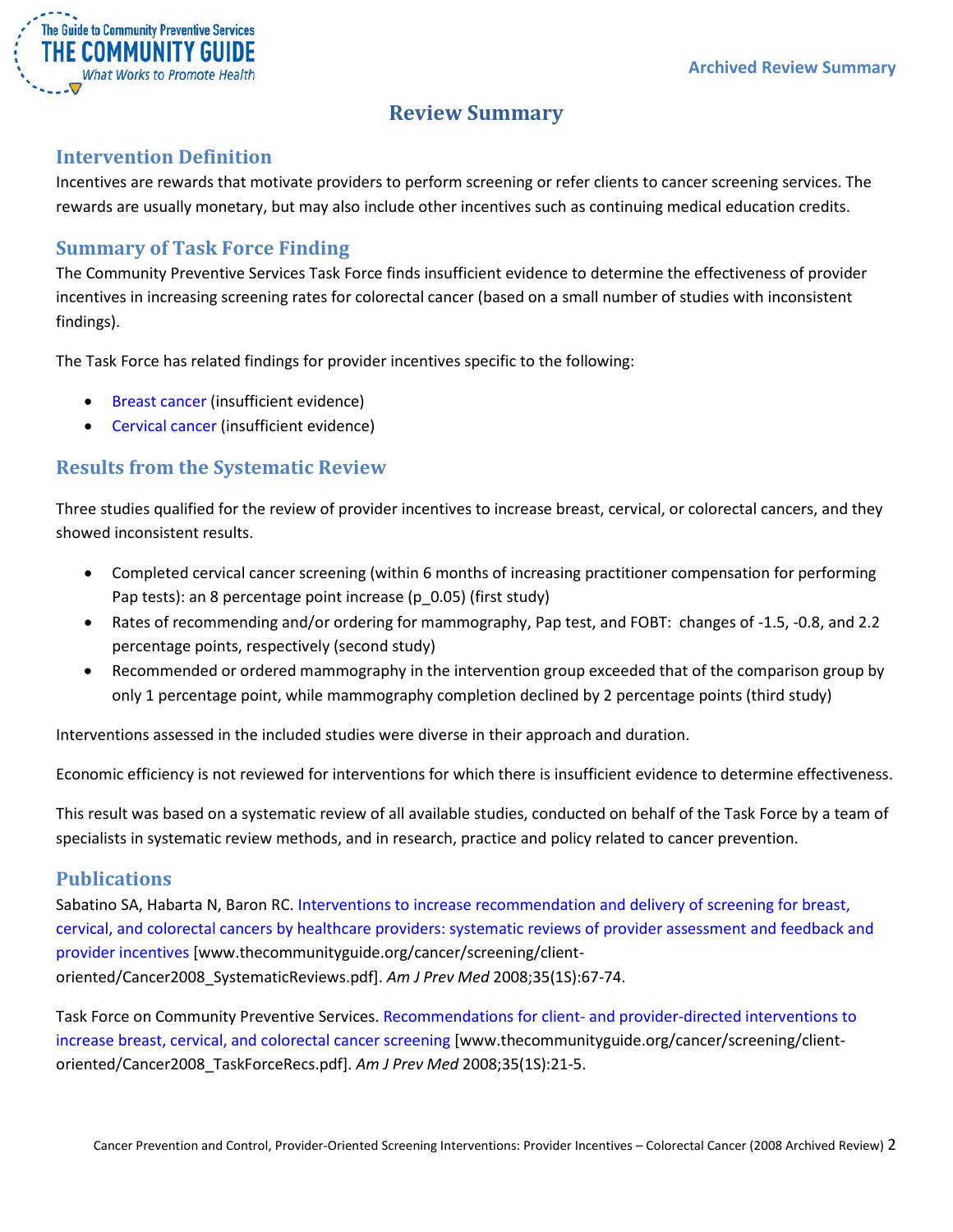

#### **Archived Task Force Finding**

<span id="page-2-0"></span>*The following Task Force finding and supporting materials are for provider incentives to increase breast, cervical, and colorectal cancer screening.*

# **Task Force Finding**

#### <span id="page-2-1"></span>**Intervention Definition**

Provider incentives are rewards (direct or indirect) intended to motivate providers to perform cancer screening or make appropriate referral for their patients to receive these services. Rewards are often monetary, but can also include nonmonetary incentives (e.g., continuing medical education credit). Because some form of assessment is needed to determine whether providers receive rewards, an assessment component may be included in the intervention.

#### <span id="page-2-2"></span>**Task Force Finding (July 2008)\***

The Task Force found insufficient evidence to determine the effectiveness of provider incentives in increasing screening for breast, cervical, or colorectal cancers because too few studies qualified for review, and those that did showed inconsistent results.

\*From the following publication:

Task Force on Community Preventive Services. Recommendations for client- [and provider-directed interventions to](http://www.thecommunityguide.org/cancer/screening/client-oriented/Cancer2008_TaskForceRecs.pdf)  [increase breast, cervical, and](http://www.thecommunityguide.org/cancer/screening/client-oriented/Cancer2008_TaskForceRecs.pdf) colorectal cancer screening [www.thecommunityguide.org/cancer/screening/clientoriented/Cancer2008\_TaskForceRecs.pdf]. *Am J Prev Med* 2008;35(1S):21-5.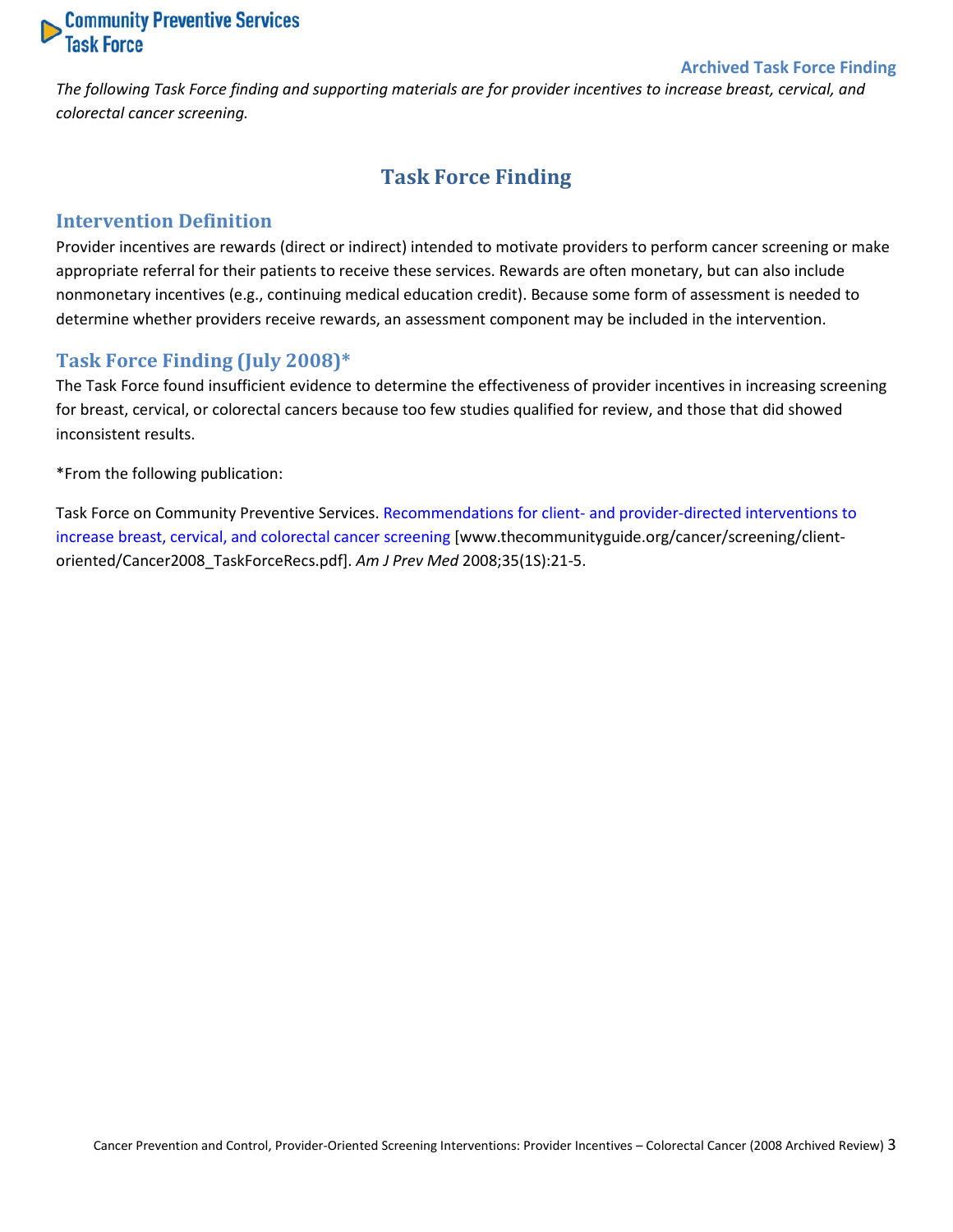

# **Supporting Materials**

# <span id="page-3-1"></span><span id="page-3-0"></span>**Evidence Gaps**

#### <span id="page-3-2"></span>**What are Evidence Gaps?**

Each Community Preventive Services Task Force (Task Force) review identifies critical evidence gaps—areas where information is lacking. Evidence gaps can exist whether or not a recommendation is made. In cases when the Task Force finds insufficient evidence to determine whether an intervention strategy works, evidence gaps encourage researchers and program evaluators to conduct more effectiveness studies. When the Task Force recommends an intervention, evidence gaps highlight missing information that would help users determine if the intervention could meet their particular needs. For example, evidence may be needed to determine where the intervention will work, with which populations, how much it will cost to implement, whether it will provide adequate return on investment, or how users should structure or deliver the intervention to ensure effectiveness. Finally, evidence may be missing for outcomes different from those on which the Task Force recommendation is based.

#### <span id="page-3-3"></span>**Identified Evidence Gaps**

The effectiveness of provider incentives in increasing colorectal, breast, and cervical cancer screening has not been established. Despite great interest in and use of provider incentives in many organized health systems (e.g., pay-forperformance models), relatively little published scientific information is available to assess the effectiveness of incentives in increasing screening for breast, cervical, and colorectal cancers. Several research questions remain.

#### *Effectiveness*

- Are provider incentives effective in increasing screening for colorectal, breast, and cervical cancers?
- Do provider incentives incrementally increase the effectiveness of provider assessment and feedback interventions?

#### *Economic Evidence*

• What are the most cost-effective approaches to reward cancer screening performance and/or referral by practitioners?

#### *Other Positive or Negative Effects*

• Do these interventions result in other positive or negative changes in health behavior or use of healthcare services

### <span id="page-3-4"></span>**Summary Evidence Table**

| <b>Author, Study Period</b> | Design, Category,<br><b>Execution</b>     | <b>Study Location, Setting</b><br>type Population<br><b>Description</b>                                                                    | <b>Interventions Studied,</b><br><b>Comparison, and Number of</b><br><b>Participants</b>                                              | <b>Outcome and Effect Measure,</b><br><b>Including Percentage Point</b><br>change (Statistical<br>Significance)              |
|-----------------------------|-------------------------------------------|--------------------------------------------------------------------------------------------------------------------------------------------|---------------------------------------------------------------------------------------------------------------------------------------|------------------------------------------------------------------------------------------------------------------------------|
| Grady, 1997                 | Randomized group trial;<br>greatest; fair | Dayton, OH and<br>Springfield, MA;                                                                                                         | Provider reminder                                                                                                                     | Mammography Offered<br>2 versus $1 = 1.0$ pct pt (NR)                                                                        |
| NR.                         |                                           | Clinic/office; General,<br>family, or internal<br>medicine community-<br>based practices providing<br>care for women ages 50<br>and older. | $(n=18)$ versus<br>Provider reminder,<br>assessment and<br>feedback, and<br>provider incentive<br>$(n=20)$ versus<br>Control $(n=23)$ | 2 versus $3 = 6.5$ pct pt (NR)<br>Mammography completed<br>2 versus $3 = 4.2$ pct pt (NR)<br>2 versus $1 = -0.9$ pct pt (NR) |

Cancer Prevention and Control, Provider-Oriented Screening Interventions: Provider Incentives – Colorectal Cancer (2008 Archived Review) 4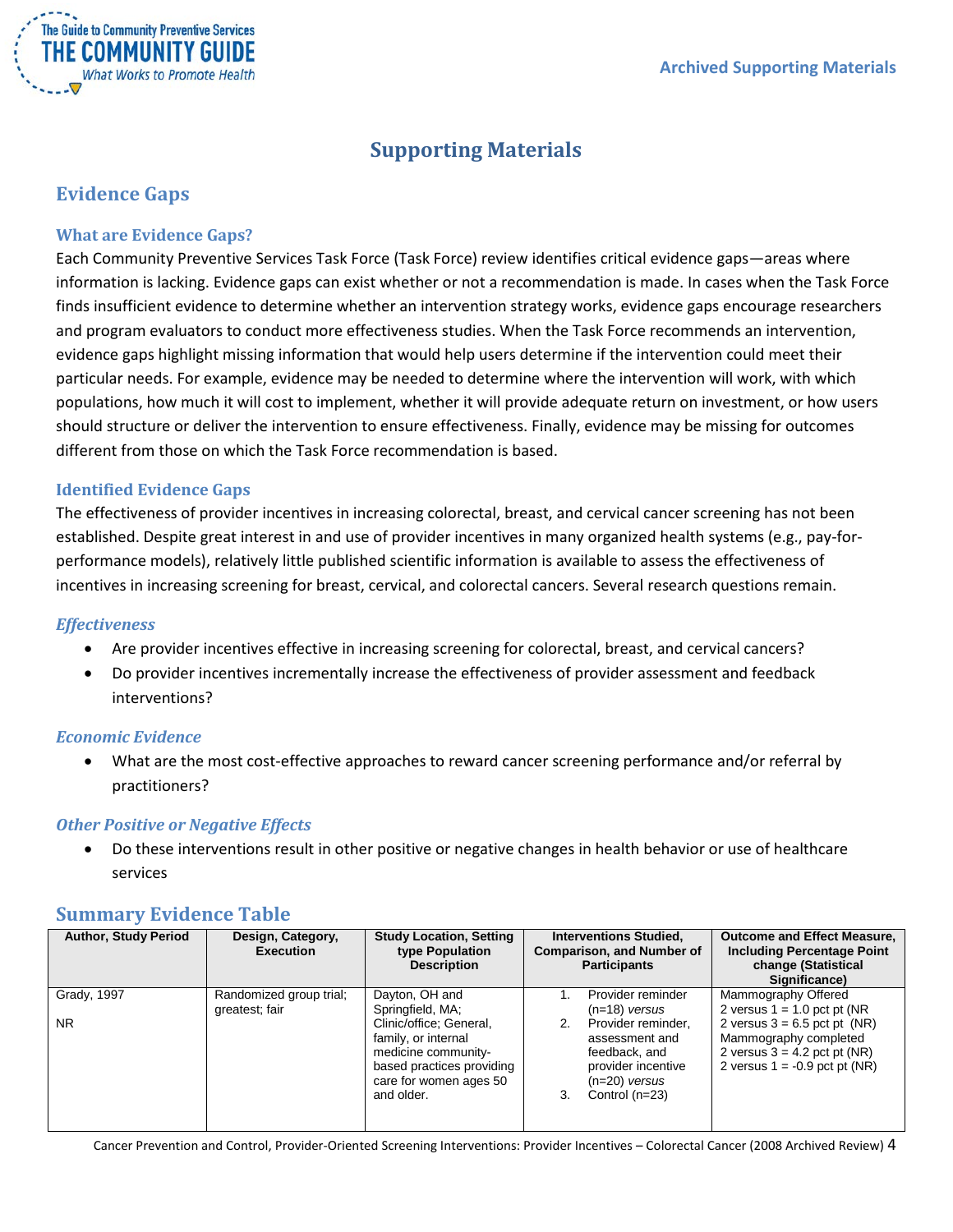

**Archived Supporting Materials**

| <b>Author, Study Period</b>                   | Design, Category,<br><b>Execution</b> | <b>Study Location, Setting</b><br>type Population<br><b>Description</b>                                                                                                                                                                                                                                         | <b>Interventions Studied,</b><br><b>Comparison, and Number of</b><br><b>Participants</b>                                                                                                                                                                                                                                                                                                                                                                                                                                                                                                                                                                                                                      | <b>Outcome and Effect Measure,</b><br><b>Including Percentage Point</b><br>change (Statistical<br>Significance)                                                                                                                                                                                                            |
|-----------------------------------------------|---------------------------------------|-----------------------------------------------------------------------------------------------------------------------------------------------------------------------------------------------------------------------------------------------------------------------------------------------------------------|---------------------------------------------------------------------------------------------------------------------------------------------------------------------------------------------------------------------------------------------------------------------------------------------------------------------------------------------------------------------------------------------------------------------------------------------------------------------------------------------------------------------------------------------------------------------------------------------------------------------------------------------------------------------------------------------------------------|----------------------------------------------------------------------------------------------------------------------------------------------------------------------------------------------------------------------------------------------------------------------------------------------------------------------------|
| Hillman, 1998<br>1993-1995                    | Randomized trial;<br>greatest; fair   | Philadelphia, PA; Primary<br>Care clinics associated<br>with healthcare<br>management<br>alternatives; The 52<br>largest practices in the<br>area were randomized                                                                                                                                               | 1. Provider incentive (financial)<br>offered to physicians based on<br>aggregate practice compliance<br>(%) for cancer screening;<br>semi-annual feedback was<br>given to the providers,<br>documenting site performance<br>for each guideline, an<br>aggregate score as well as the<br>plan-wide scores for<br>comparison. (Clinics n=26)<br>versus<br>2. Control: Usual payment<br>procedures<br>(Clinics $n=26$ )                                                                                                                                                                                                                                                                                          | % compliance for each<br>screening test<br>*charts documenting a<br>physician referral for screening<br>(with or without actual test<br>results) were considered as<br>being compliant. Offered<br>Pap<br>1 versus $2 = -0.8$ pct pt<br>Mammogram<br>1 versus $2 = -1.5$ pct pt<br>Colorectal<br>1 versus $2 = 2.2$ pct pt |
| Reid, 1991<br>April 1 1990 to October<br>1990 | Before after study; least;<br>fair    | Perth and Kinross,<br>Scotland; Community-<br>wide/6 practices;<br>Women $21 - 60$ without a<br>hysterectomy who attend<br>one of the 6 randomly<br>selected general<br>practices from the eligible<br>26 practices in the area.<br>Eligible practices have a<br>minimum list size of 346<br>women per partner. | Patients n=7228<br>1. (I) A new contract for<br>general practitioners revamps<br>the remuneration system for<br>cervical smear testing. The<br>new contract called for<br>remuneration to they<br>practitioner upon reaching the<br>population coverage targets of<br>50% and then 80%.<br>2. Control: Pre-intervention<br>(prior to April 1990) coverage<br>of patients eligible for cervical<br>testing (remuneration to be<br>paid on an item of service<br>basis for taking cervical spears<br>from women aged 35 or older,<br>once every five years. Smears<br>taken from younger patients<br>qualified only if they had had 3<br>pregnancies; any other smears<br>were not specifically<br>recompensed) | Proportion of women with<br>cervical screening (using %<br>population coverage<br>1 versus $2 = 8.0$ pct pt $\left\langle \leq 1 \right\rangle$<br>.0001) (we calculated using Epi-<br>Info; M-H adjusted)                                                                                                                 |

# <span id="page-4-0"></span>**Search Strategy**

*The following outlines the search strategy used for reviews of these interventions to increase breast, cervical, and colorectal cancer screening: Client Reminders (archived); Client Incentives (archived); Mass Media Targeting Clients (archived); Small Media Targeting Clients; Group Education for Clients (archived); One-on-One Education for Clients (archived); Reducing Structural Barriers for Clients (archived); Reducing Client Out-of-Pocket Costs (archived); Provider Assessment and Feedback (archived); Provider Incentives (archived).*

To establish the evidence base the team searched five computerized databases from the earliest entries in each through November 2004: MEDLINE, database of the National Library of Medicine (from 1966); the Cumulative Index to Nursing and Allied Health database (CINAHL, from 1982); the Chronic Disease Prevention database (CDP, Cancer Prevention and Control subfield, from 1988); PsycINFO (from 1967); and the Cochrane Library databases. Medical subject headings (MeSH) searched (including all subheadings) are shown below. The team also scanned bibliographies from key articles and solicited other citations from other team members and subject-matter experts. Conference abstracts were not included because, according to Community Guide criteria, they generally do not provide enough information to assess study validity and to address the research questions.

Cancer Prevention and Control, Provider-Oriented Screening Interventions: Provider Incentives – Colorectal Cancer (2008 Archived Review) 5